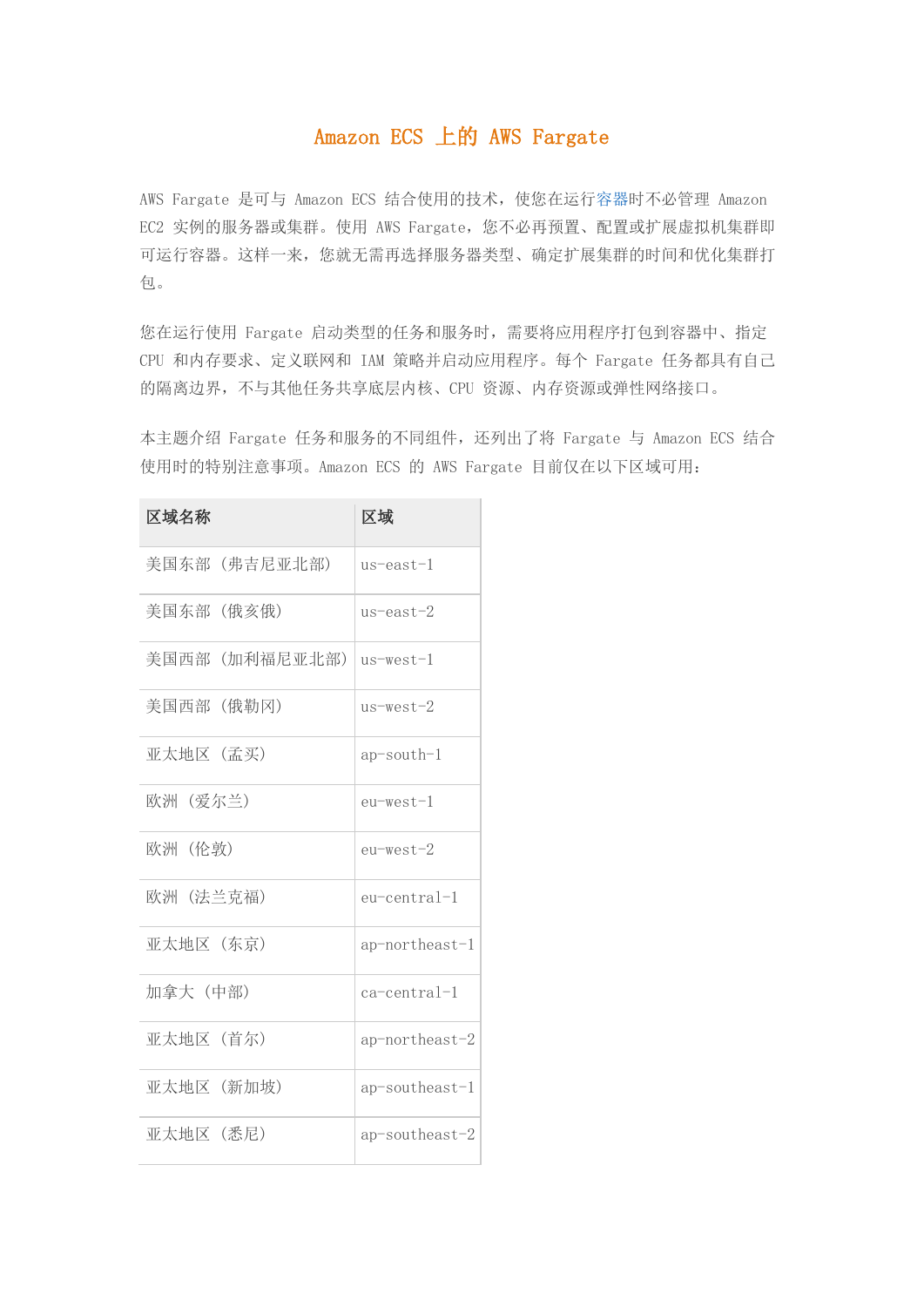下面的演练可帮助您了解如何开始将 AWS Fargate 与 Amazon ECS 配合使用:

开始使用 [Amazon ECS](https://docs.aws.amazon.com/zh_cn/AmazonECS/latest/developerguide/ECS_GetStarted.html) [教程:使用](https://docs.aws.amazon.com/zh_cn/AmazonECS/latest/developerguide/ECS_AWSCLI_Fargate.html) AWS CLI 创建包含 Fargate 任务的集群 教程:使用 [Amazon ECS CLI](https://docs.aws.amazon.com/zh_cn/AmazonECS/latest/developerguide/ecs-cli-tutorial-fargate.html) 创建包含 Fargate 任务的集群

## 任务定义

使用 Fargate 启动类型的任务并不支持所有可用的任务定义参数。某些参数完全不受支 持,而其他参数对于 Fargate 任务的行为则不同。

以下任务定义参数在 Fargate 任务中无效:

disableNetworking dnsSearchDomains dnsServers dockerSecurityOptions extraHosts gpu ipcMode links pidMode placementConstraints privileged systemControls

以下任务定义参数在 Fargate 任务中有效,但应注意以下限制:

linuxParameters – 当指定适用于容器的 Linux 特定选项时,对于 capabilities,不支 持 add 参数。devices、sharedMemorySize 和 tmpfs 参数不受支持。有关更多信息,请 参阅 [Linux](https://docs.aws.amazon.com/zh_cn/AmazonECS/latest/developerguide/task_definition_parameters.html#container_definition_linuxparameters) 参数。

volumes – Fargate 任务仅支持绑定装载主机卷,因此, dockerVolumeConfiguration 参数不受支持。有关更多信息,请参[阅卷。](https://docs.aws.amazon.com/zh_cn/AmazonECS/latest/developerguide/task_definition_parameters.html#volumes)

为确保您的任务定义可验证能否用于 Fargate 启动类型,可在注册任务定义时指定以下内 容:

在 AWS 管理控制台中, 为 Requires Compatibilities (需要兼容性) 字段指定 FARGATE。

在 AWS CLI 中指定 --requires-compatibilities 选项。

在 Amazon ECS API 中指定 requiresCompatibilities 标记。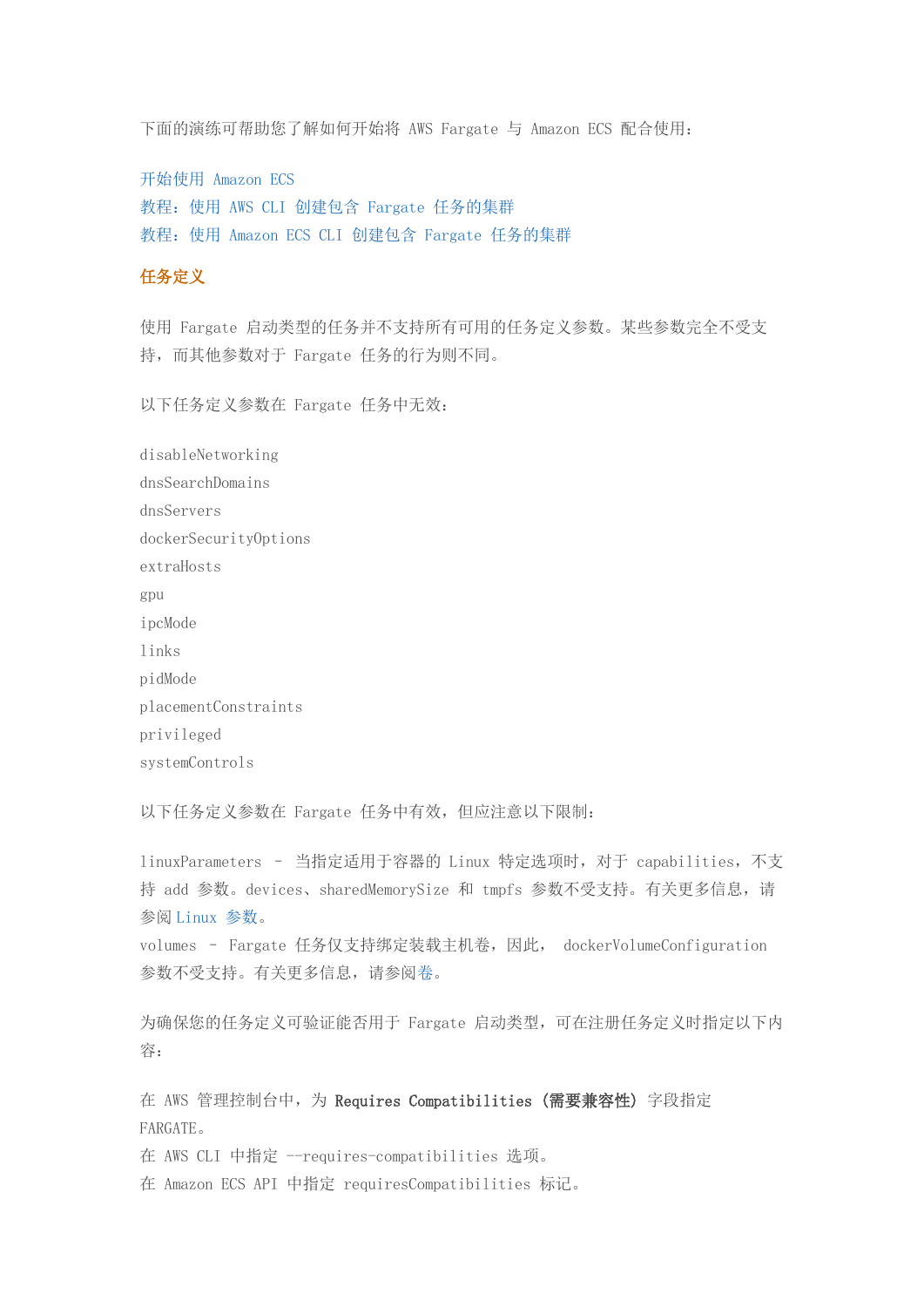# 网络模式

Fargate 任务定义需要将网络模式设置为 awsvpc。awsvpc 网络模式会为每个任务提供它 自己的弹性网络接口。有关更多信息,请参阅 awsvpc [网络模式的任务联网。](https://docs.aws.amazon.com/zh_cn/AmazonECS/latest/developerguide/task-networking.html)

创建服务或手动运行任务时还需要网络配置。有关更多信息,请参阅 [任务联网。](https://docs.aws.amazon.com/zh_cn/AmazonECS/latest/developerguide/AWS_Fargate.html#fargate-tasks-services-networking)

## 任务 CPU 和内存

Fargate 任务定义需要您在任务级别指定 CPU 和内存。尽管您还可以在容器级别为 Fargate 任务指定 CPU 和内存,但这是可选项。只需在任务级别指定这些资源便可满足大 多数使用案例。下表显示了任务级 CPU 和内存的有效组合。

| CPU 值 | 内存值                                             |
|-------|-------------------------------------------------|
|       | 256 $(.25 \text{ vCPU})$ 0.5GB, 1GB, 2GB        |
|       | 512 $(.5 \text{ vCPU})$   1GB, 2GB, 3GB, 4GB    |
|       | 1024 (1 vCPU) 2GB, 3GB, 4GB, 5GB, 6GB, 7GB, 8GB |
|       | 2048 (2 vCPU)   4GB 到 16GB 之间 (以 1GB 为增量)       |
|       | 4096 (4 vCPU)   8GB 到 30GB 之间 (以 1GB 为增量)       |

# 日志记录

Fargate 任务定义只支持用于日志配置的 awslogs 和 splunk 日志驱动程序。

awslogs 日志驱动程序会将您的 Fargate 任务配置为向 Amazon CloudWatch Logs 发送日 志信息。下面显示了任务定义中配置 awslogs 日志驱动程序的代码段:

```
"logConfiguration": { 
    "logDriver": "awslogs",
    "options": { 
       "awslogs-group" : "/ecs/fargate-task-definition",
       "awslogs-region": "us-east-1",
       "awslogs-stream-prefix": "ecs"
}
```
有关在任务定义中使用 awslogs 日志驱动程序以将容器日志发送到 CloudWatch Logs 的 更多信息,请参阅使用 awslogs [日志驱动程序。](https://docs.aws.amazon.com/zh_cn/AmazonECS/latest/developerguide/using_awslogs.html)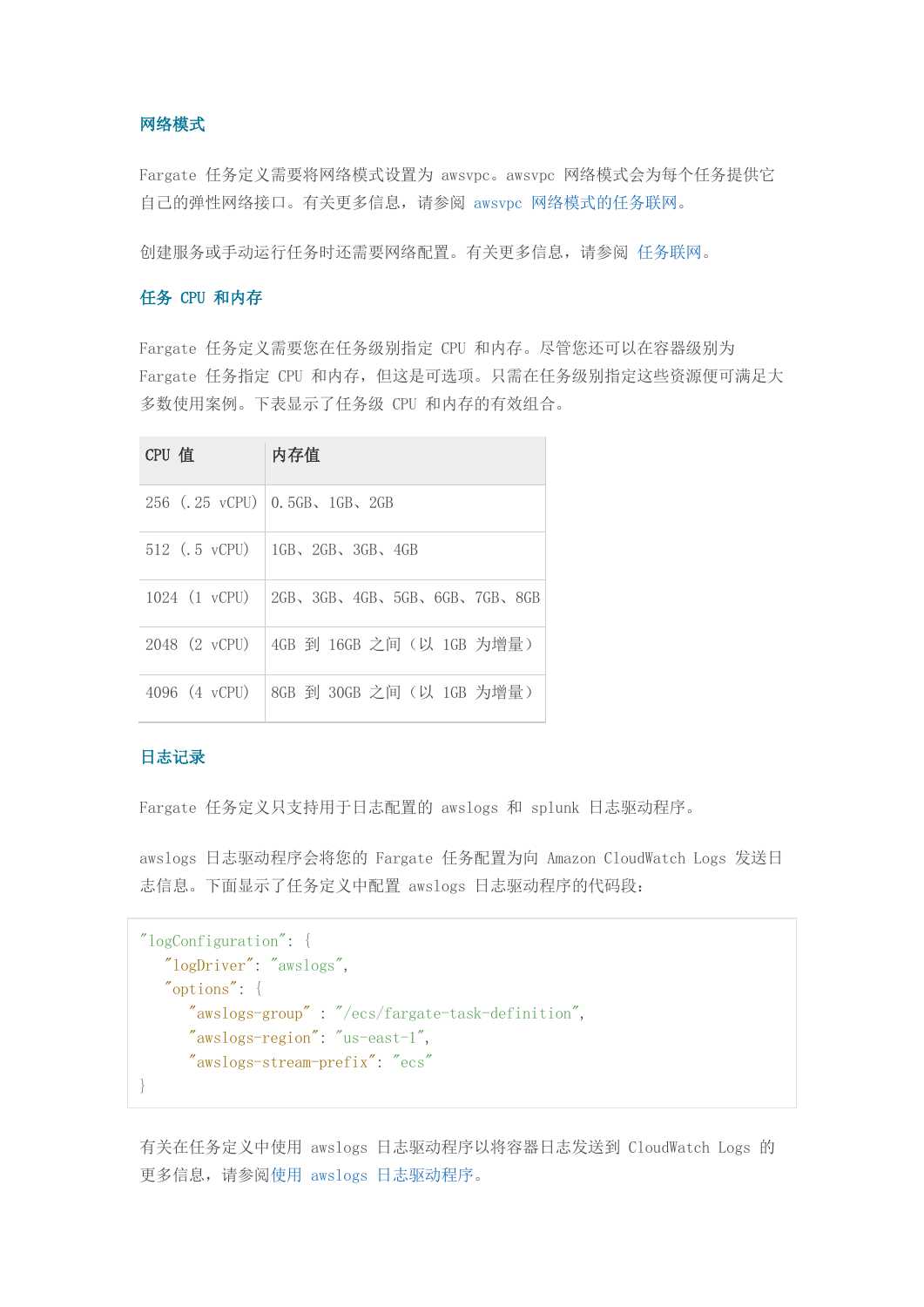有关在任务定义中使用 splunk 日志驱动程序的更多信息,请参阅示例:splunk [日志驱动](https://docs.aws.amazon.com/zh_cn/AmazonECS/latest/developerguide/example_task_definitions.html#example_task_definition-splunk) [程序。](https://docs.aws.amazon.com/zh_cn/AmazonECS/latest/developerguide/example_task_definitions.html#example_task_definition-splunk)

## Amazon ECS 任务执行 IAM 角色

可以使用 Fargate 指定一个可选的任务执行 IAM 角色,以允许您的 Fargate 任务对 Amazon ECR 进行 API 调用。这些 API 调用会拉取容器映像并调用 CloudWatch 来存储容 器应用程序日志。有关更多信息,请参阅 [Amazon ECS](https://docs.aws.amazon.com/zh_cn/AmazonECS/latest/developerguide/task_execution_IAM_role.html) 任务执行 IAM 角色。

## 示例任务定义

下面是用于设置 Web 服务器的示例任务定义(使用 Fargate 启动类型):

```
{
    "containerDefinitions": [ 
\left\{ \begin{array}{c} 1 & 1 \\ 1 & 1 \end{array} \right\} "command": [
               ''/\text{bin}/\text{sh} -c \"echo '<html> <head> <title>Amazon ECS Sample
App</title> <style>body {margin-top: 40px; background-color: #333;} </style>
</head><body> <div style=color:white;text-align:center> <h1>Amazon ECS Sample 
App</h1> <h2>Congratulations!</h2> <p>Your application is now running on a
container in Amazon ECS.\langle \rangle \langle \rangle \langle \langle \text{div} \rangle \langle \text{body} \rangle /html\rangle' \langle \text{phi}/usr/local/apache2/htdocs/index.html && httpd-foreground\""
            ],
            "entryPoint": [
               ''\mathrm{sh}'',
               "-c"
            ],
            "essential": true,
           "image": "httpd: 2.4",
            "logConfiguration": { 
                "logDriver": "awslogs",
                "options": { 
                    "awslogs-group" : "/ecs/fargate-task-definition",
                    "awslogs-region": "us-east-1",
                    "awslogs-stream-prefix": "ecs"
 }
            },
            "name": "sample-fargate-app",
            "portMappings": [ 
                { 
                    "containerPort": 80,
                    "hostPort": 80,
```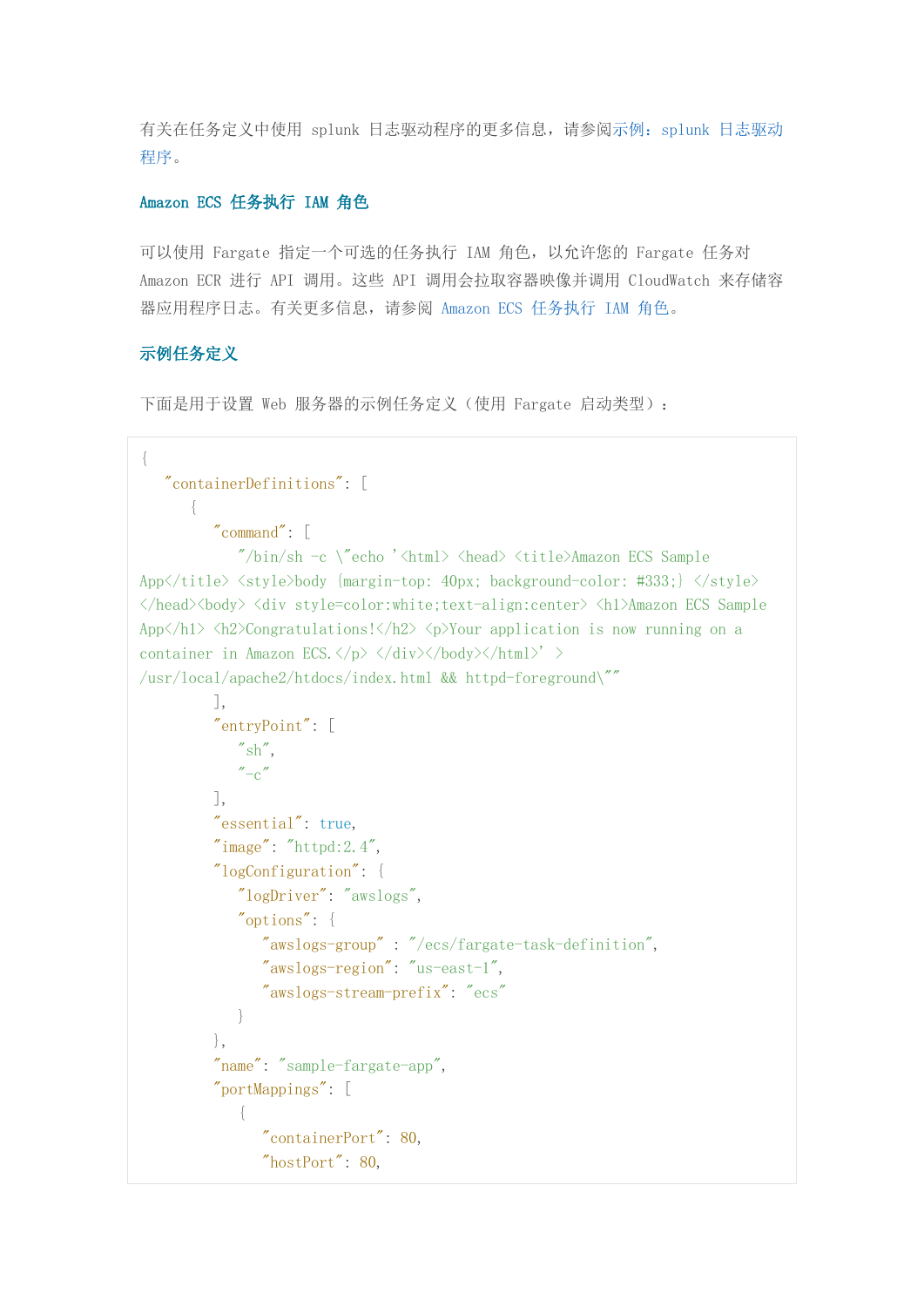```
 "protocol": "tcp"
             }
          ]
      }
   ],
   "cpu": "256",
   "executionRoleArn": "arn:aws:iam::012345678910:role/ecsTaskExecutionRole",
   "family": "fargate-task-definition",
   "memory": "512",
   "networkMode": "awsvpc",
   "requiresCompatibilities": [ 
        "FARGATE"
    ]
}
```
# 任务存储

在预配置时,每个 Fargate 任务都会收到以下存储。任务存储是短暂存储。Fargate 任务 停止后,该存储将被删除。

10 GB 的 Docker 层存储 额外 4 GB 用于卷挂载。可在任务定义中使用 volumes、mountPoints 和 volumesFrom 参 数在容器之间挂载和共享此存储。

## 注意

host 和 sourcePath 参数不受支持。

有关 Amazon ECS 默认服务限制的更多信息,请参阅 [Amazon ECS](https://docs.aws.amazon.com/zh_cn/AmazonECS/latest/developerguide/service_limits.html) 服务限制。

下面显示任务定义中两个容器共享单个卷的代码段:

```
{
        "containerDefinitions": [ 
                { 
                        "image": "my-repo/database",
                        "mountPoints": [ 
\left\{ \begin{array}{cc} 0 & 0 & 0 \\ 0 & 0 & 0 \\ 0 & 0 & 0 \\ 0 & 0 & 0 \\ 0 & 0 & 0 \\ 0 & 0 & 0 \\ 0 & 0 & 0 \\ 0 & 0 & 0 \\ 0 & 0 & 0 \\ 0 & 0 & 0 \\ 0 & 0 & 0 \\ 0 & 0 & 0 \\ 0 & 0 & 0 & 0 \\ 0 & 0 & 0 & 0 \\ 0 & 0 & 0 & 0 \\ 0 & 0 & 0 & 0 & 0 \\ 0 & 0 & 0 & 0 & 0 \\ 0 & 0 & 0 & 0 & 0 \\ 0 & 0 & 0 & 0 & 0 \\ 0 & 0 "containerPath": "/var/scratch",
                                       "sourceVolume": "database_scratch"
 }
                       ],
                        "name": "database1",
                },
```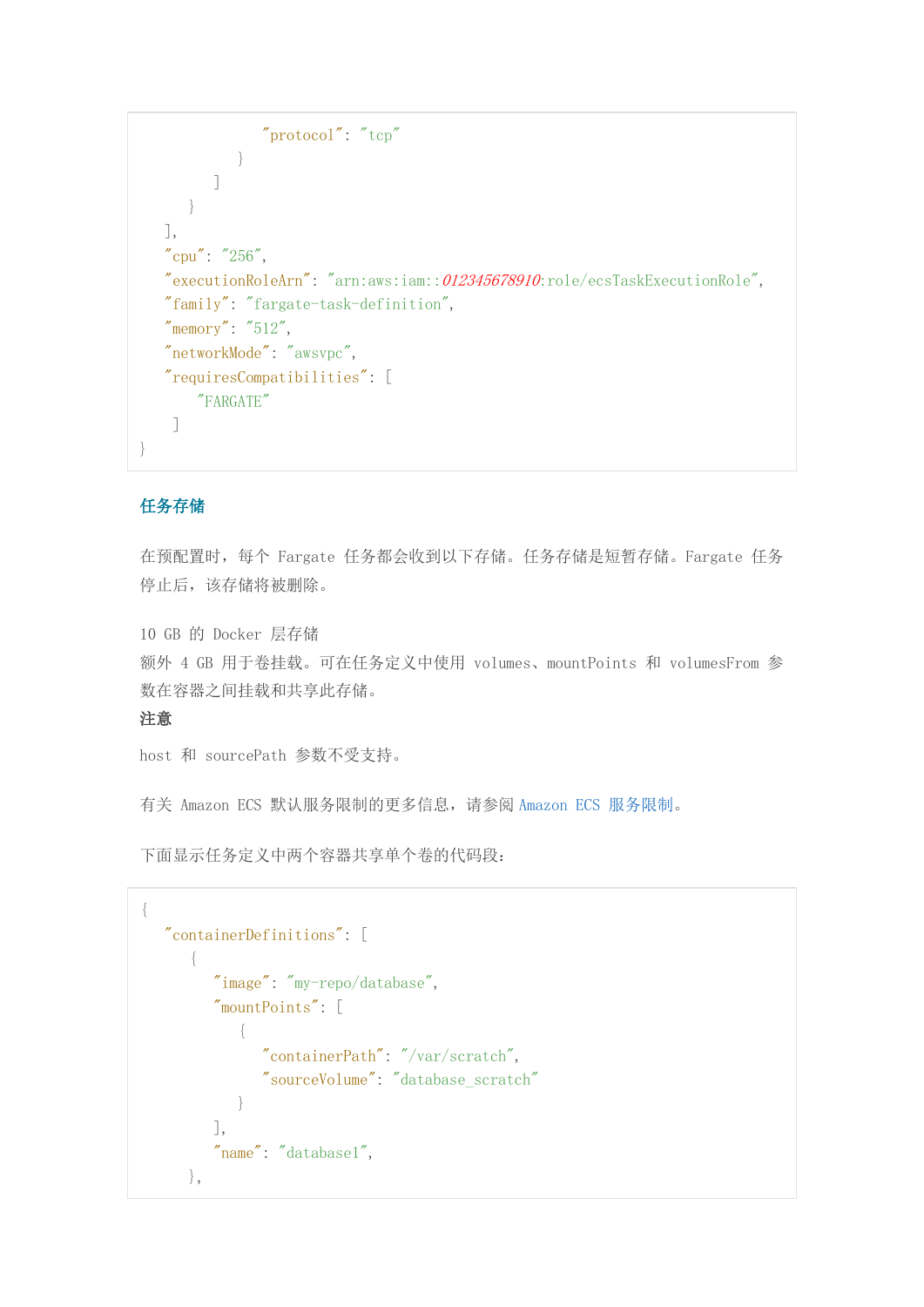```
\{ "image": "my-repo/database",
                      "mountPoints": [ 
\left\{ \begin{array}{cc} 0 & 0 & 0 \\ 0 & 0 & 0 \\ 0 & 0 & 0 \\ 0 & 0 & 0 \\ 0 & 0 & 0 \\ 0 & 0 & 0 \\ 0 & 0 & 0 \\ 0 & 0 & 0 \\ 0 & 0 & 0 \\ 0 & 0 & 0 \\ 0 & 0 & 0 \\ 0 & 0 & 0 \\ 0 & 0 & 0 & 0 \\ 0 & 0 & 0 & 0 \\ 0 & 0 & 0 & 0 \\ 0 & 0 & 0 & 0 & 0 \\ 0 & 0 & 0 & 0 & 0 \\ 0 & 0 & 0 & 0 & 0 \\ 0 & 0 & 0 & 0 & 0 \\ 0 & 0 "containerPath": "/var/scratch",
                                    "sourceVolume": "database_scratch"
 }
                      ],
                      "name": "database2",
              }
       ],
       "volumes": [ 
               { 
                      "name": "database_scratch"
 }
       ]
}
```
# 任务和服务

在准备好 Fargate 任务定义后,需要在创建服务时制定一些决策。

# 任务联网

使用 Fargate 启动类型的任务需要 awsvpc 网络模式,该模式可为每个任务提供弹性网络 接口。在使用此网络模式运行任务或创建服务时,必须指定一个或多个要附加网络接口的 子网以及一个或多个要应用于该网络接口的安全组。

如果您使用的是公有子网,请决定是否为网络接口提供公有 IP 地址。对于公有子网中拉 取容器映像的 Fargate 任务, 需要向该任务的弹性网络接口分配一个公有 IP 地址, 还需 要一个到 Internet 的路由, 或一个可以将请求路由到 Internet 的 NAT 网关。对于私有 子网中拉取容器映像的 Fargate 任务, 私有子网需要连接 NAT 网关以将请求路由到 Internet。有关更多信息,请参阅 awsvpc [网络模式的任务联网。](https://docs.aws.amazon.com/zh_cn/AmazonECS/latest/developerguide/task-networking.html)

下面是 Fargate 服务的 networkConfiguration 部分示例:

```
"networkConfiguration": { 
    "awsvpcConfiguration": { 
       "assignPublicIp": "ENABLED",
      "securityGroups": [ "sg-12345678"],
       "subnets": [ "subnet-12345678" ]
   }
```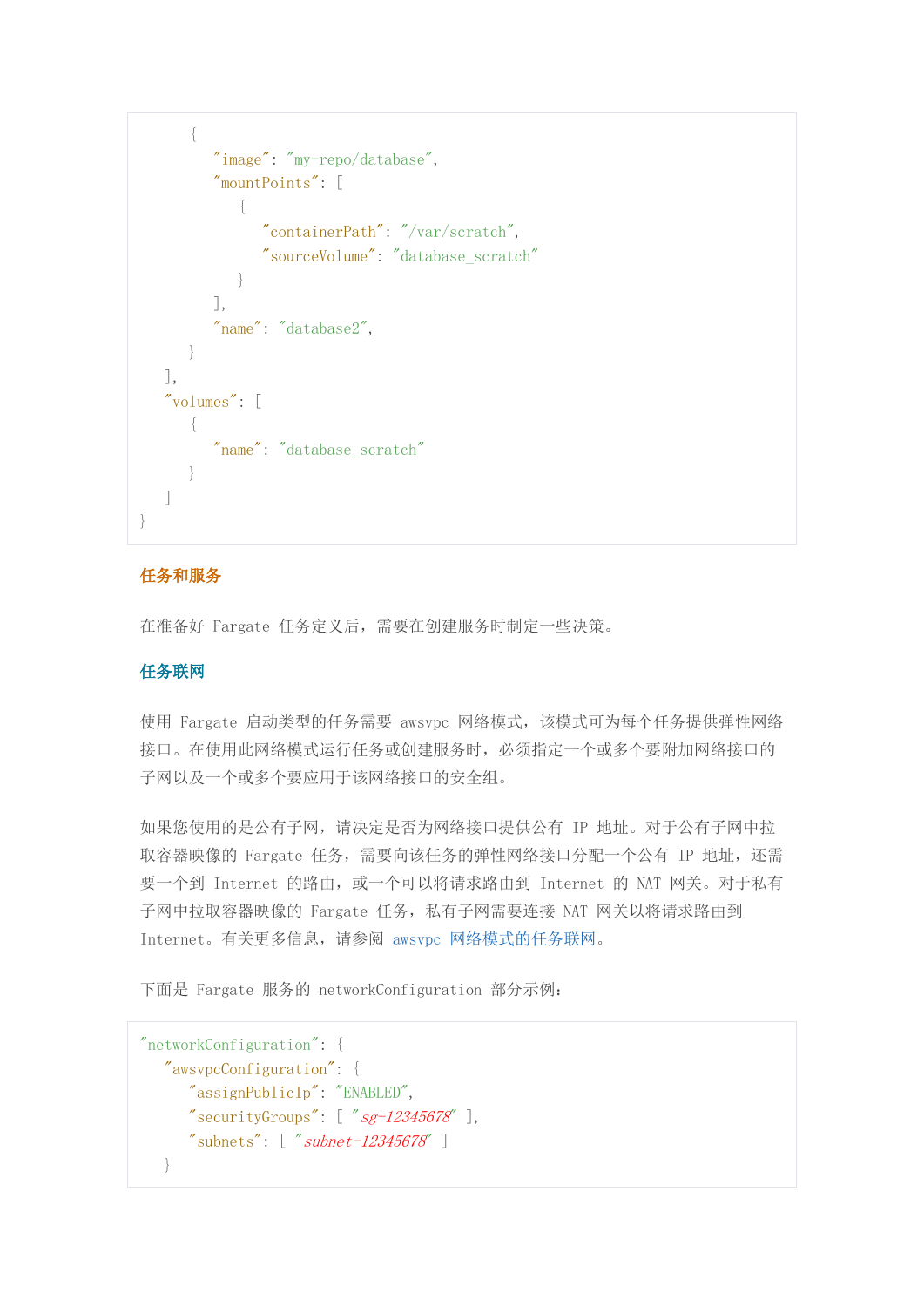具有使用 awsvpc 网络模式的任务(例如,那些 Fargate 启动类型的任务)的服务仅支持 应用程序负载均衡器 和 网络负载均衡器;不支持 传统负载均衡器。此外,当您为这些服 务创建任何目标组时,必须选择 ip 而不是 instance 作为目标类型。这是因为使用 awsvpc 网络模式的任务与弹性网络接口而不是 Amazon EC2 实例关联。有关更多信息, 请 参[阅服务负载均衡。](https://docs.aws.amazon.com/zh_cn/AmazonECS/latest/developerguide/service-load-balancing.html)

#### 私有注册表身份验证

}

Fargate 任务可使用基本身份验证对私有注册表(包括 Docker Hub)进行身份验证。当启 用私有注册表身份验证时,您可以在任务定义中使用私有 Docker 映像。

要使用私有注册表身份验证,需要使用 AWS Secrets Manager 为私有注册表创建一个包含 您的凭证的密钥。然后,在容器定义中,通过您创建的密钥的完整 ARN 指定 repositoryCredentials。下面是显示必需参数的任务定义代码段:

```
"containerDefinitions": [
\left\{\begin{array}{c} \end{array}\right\} "image": "private-repo/private-image",
        "repositoryCredentials": {
            "credentialsParameter: 
"arn:aws:secretsmanager:region:aws_account_id:secret:secret_name"
 }
    }
]
```
有关更多信息,请参阅 [任务的私有注册表身份验证。](https://docs.aws.amazon.com/zh_cn/AmazonECS/latest/developerguide/private-auth.html)

#### 集群

集群可以包含使用 Fargate 和 EC2 启动类型的任务。在 AWS 管理控制台中查看您的集群 时,会分别显示 Fargate 和 EC2 任务计数。

有关 Amazon ECS 集群的更多信息,包括创建集群的演练,请参阅 [Amazon ECS](https://docs.aws.amazon.com/zh_cn/AmazonECS/latest/developerguide/ECS_clusters.html) 集群。

#### Fargate 任务停用

在 AWS 检测到托管任务的底层硬件发生无法弥补的故障时或需要针对安全性问题打补丁 时, 将停用 Fargate 任务。大多数安全补丁程序以透明方式处理, 无需执行任何操作或者 重新启动您的任务。但对于某些问题,可能需要重新启动该任务。